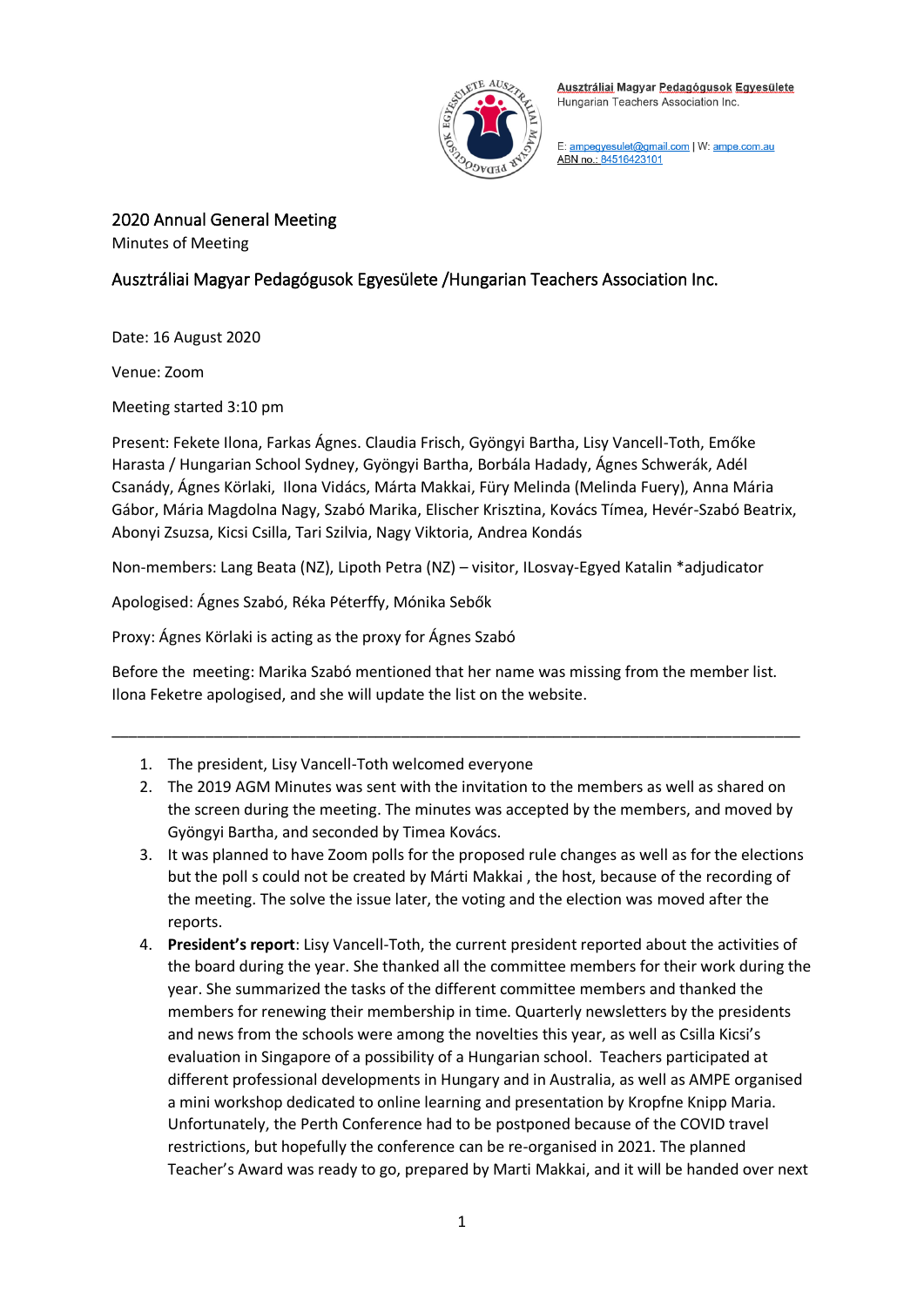

E: ampegyesulet@gmail.com | W: ampe.com.au ABN no.: 84516423101

year's conference. Grant application were handed by Marti Makkai as well who took over after the grant writer committee member resigned. The president represented the association in Melbourne and in Hungary, and she hoped to expand the membership to New Zealand. The President asked one of our guests, Petra Lipoth from Auckland to summarize the situation of the recently founded Hungarian school.

- 5. Petra Lipoth, the President of the Auckland Hungarian Club thanked to be present at our AGM, and Shortly reviewed the plans of the school in Auckland. She expressed that she supports cooperation and that the school needs guidance for the time being.
- 6. The President thanked Petra Lipoth for her presence and encouraged every member for cooperation and contribution within the association.
- 7. **Secretary's report**: The secretary presented the statistics based on the survey sent to all member schools earlier this year. The graphs were presented on slides to all members on the screen.
- 8. **Financial Report**: The Treasurer, Gyöngyi Bartha presented this year's financial report ,as well as the detailed budget of the 2019 conference. Viktória Nagy asked about the garnt for the conference, but this year the AMPE did no receive funding since the conference was postponed. The presented budget was for last year's conference, in the 2019-20 financial year. **The members accepted the report, it was moved by Ilona Fekete and seconded by Csilla Kicsi.**
- 9. Timea Kovács asked if the members could receive a copy of the presentation after the meeting. The secretary assured here that it will be sent to the members, and could be shared on the website.
- 10. Special Resolution of Proposed changes to Rules of Association. The proposed changes were sent to the members with the invitation. Marti Makkai could not create a poll because of the recording so the members will vote with their reaction signs (Thumbs up) and she records the screen shot. Later on, it became apparent after Timea Kovacs pointed out that Zoom only shows 25 participants on a screen , not everyone can be seen. She had to make two photos and the voting was repeated with real-life thumbs up instead of the Zoom reactions – those disappeared after a few seconds.

75% of the present members – one proxy – should accept the changes.

## **Change 1**

## *Part 4 General meetings of the Association*

## *36. Quorum at general meeting*

*2. The quorum for a general meeting is the presence (physically , by proxy or as allowed under rule 35) of 10% of the members entitled to vote.*

## *Change proposed:*

*The quorum for a general meeting is the presence (physically, by proxy or as allowed under rule 35) of 50% of the members entitled to vote.*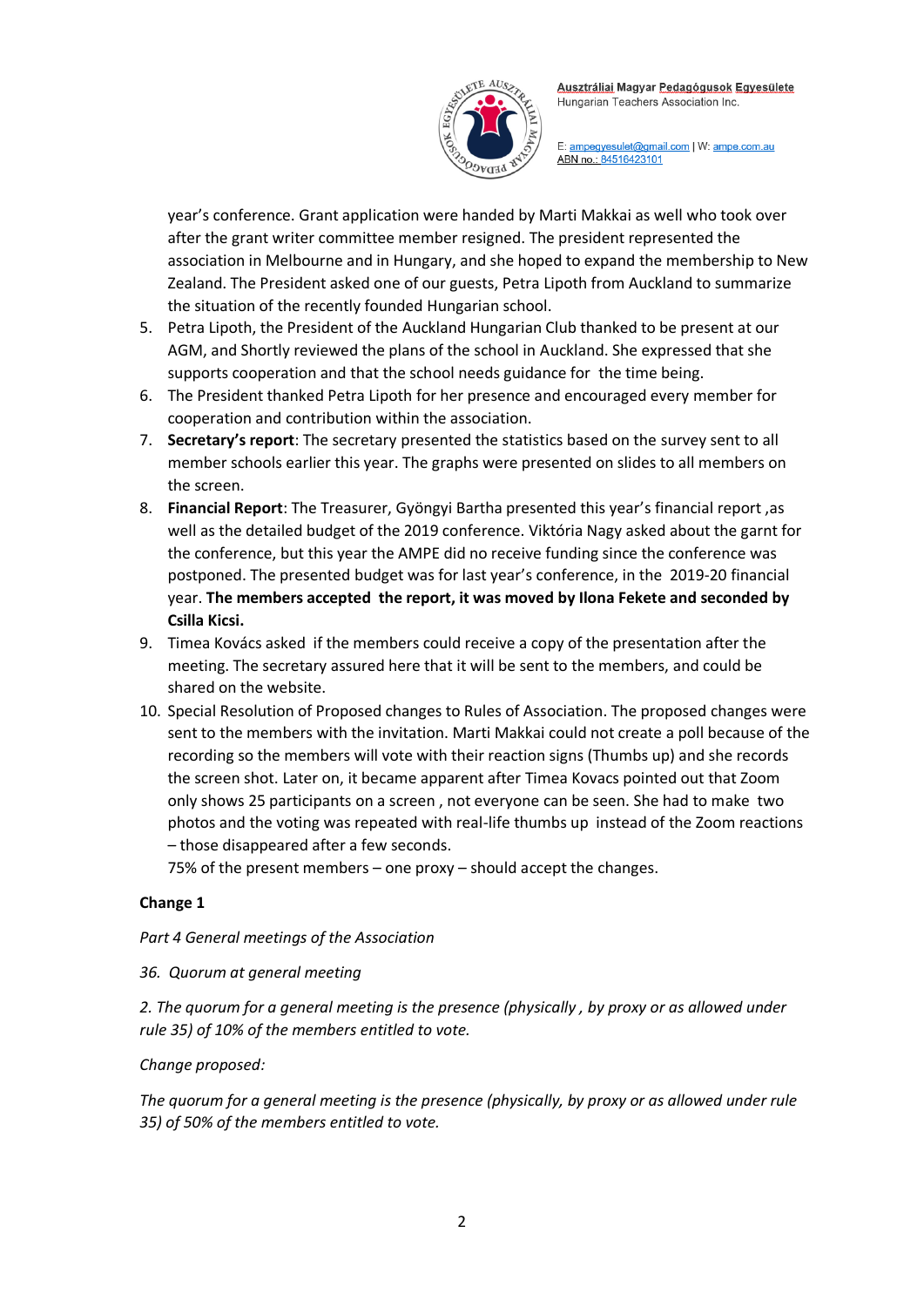

E: ampegyesulet@gmail.com | W: ampe.com.au ABN no.: 84516423101

*Explanation for Change 1: The membership of the Hungarian teachers association is low, so 10% of the membership would not even represent the committee members. This change is necessary to adequately represent the membership of the association.* 

Voted yes: 25 members plus 1 proxy / 100%

#### **Change 2**

*Addition*

*Division 2 – Composition of Committee and duties of members*

*44 Composition of Committee*

*Representation of members at the committee meetings: it is advisable that each state has at least one representative in the committee (Western Australia, South Australia, Victoria, New South Wales, Queensland) either as an office bearer or a committee member. States with more than two member schools can have more than one representative.*

Comment by Mária Magdolna Nagy: "it should be added eache state THAT HAS A MEMBER has at least one representative in the committee". The addition waqs accepted by the members unanimously.

Voted: YES by 25 members plus 1 proxy /100 %

## **Change 3**

*Addition*

*Division 3 – Election of Committee members and tenure of office*

*51 Nominations*

*Change proposed:*

*(2) [c] should nominate at least one member from the state the member is based.* 

*Explanation for Change 2 and 3: for adequate communication and representation each state should have a representative in the committee*

#### Voted YES: 25 members plus 1 proxy /100 %

11. Current committee resigns and Ilosvay -Egyed Katalin is the adjudicator of the election of the committee members. The nominations were online this year, which was sent to the members with the AGM invitation. Nominations were received for the positions and Ilosvay Egyed Katalin presented the nominations.

President: Lisy Vancell Toth (VIC) . Nomination was accepted. Voted by 25 members

Secretary: Ilona Fekete(VIC). Nomination was accepted.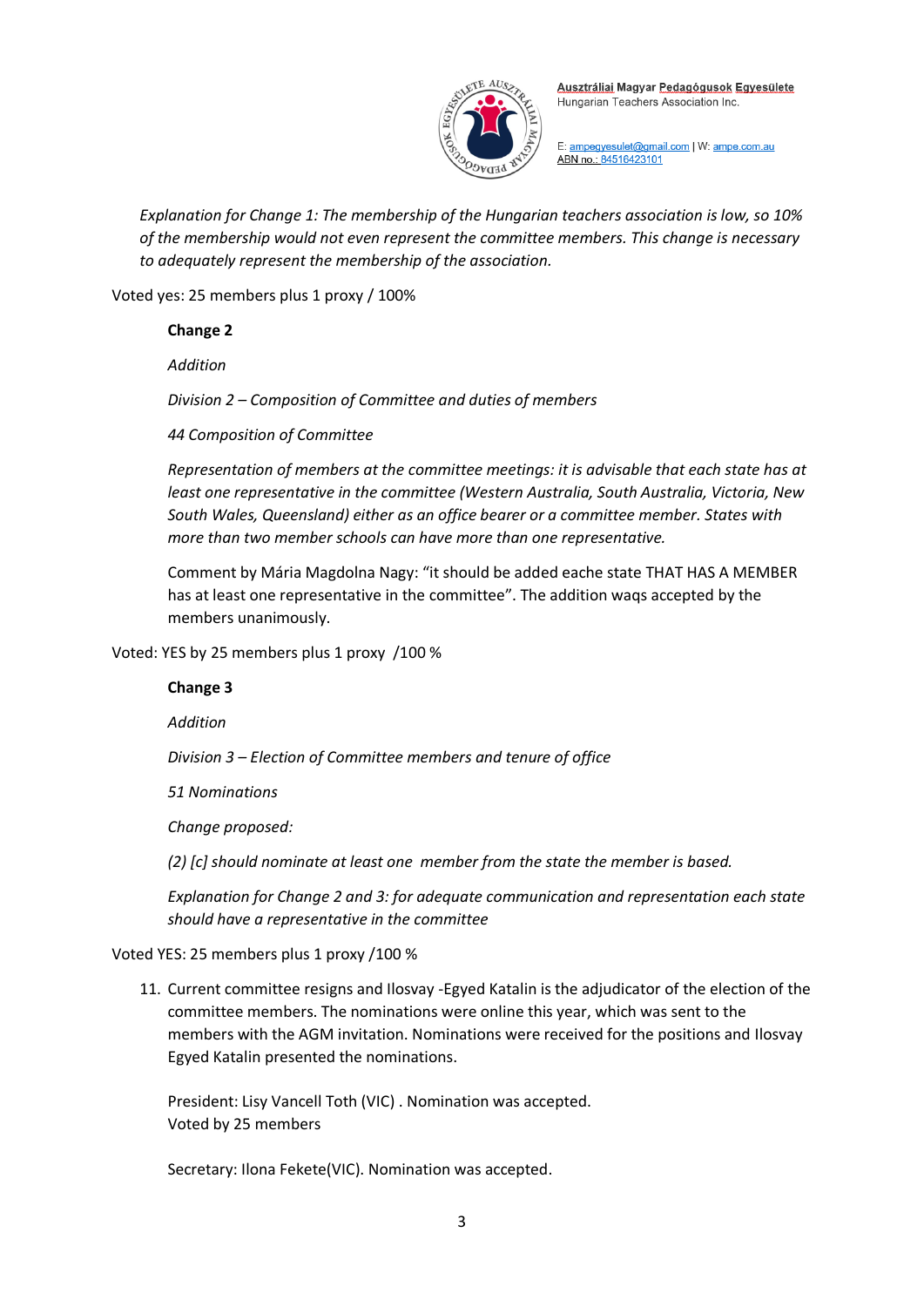

E: ampegyesulet@gmail.com | W: ampe.com.au ABN no.: 84516423101

Voted by 25 members plus 1 proxy

Treasurer:Gyöngyi Bartha (VIC). Nomination Accepted Vice-president: Ágnes Farkas and Márta Makkai. Ágnes Farkas(WA) accepted the monination, Márta Makkai did not accepted it. Voted by: 25 members plus 1 proxy

Committee members nominations: Krisztina Elischer Márta Makkai Ágnes Körlaki They all accepted the nominations. Voted: 25 members plus 1 proxy

The new committee constitutes of the following members: President: Lisy Vancell-Tóth (VIC) Vice-president: Ágnes Farkas (WA) Treasurer: Gyöngyi Éva Bartha (VIC) Secretary: Ilona Fekete (VIC) Committee members: Elischer Krisztina (SA), Márta Makkai (VIC), Ágnes Körlaki (VIC)

Ilosvay Kati congratulated the newly elected committee and handed over the meeting to the new president.

- 12. The president, Lisy Vancell-Tórth thanked everyone for the nominations and suggested to talk about next year's plans. GENERAL BUSINESS
	- Online training  $-$  in topics suggested by members
	- More collaboration: curriculum and lesson plans
- 13. Timea Kovacs suggested to have a forum where teachers and principals could ask any issues from more experienced members.
- 14. Viktoria Nagy suggested a closed Facebook group for that
- 15. Ilona Fekete suggested a targeted Zoom meeting in certain topics with breakout rooms
- 16. Márti Makkai suggested a monthly/ quarterly discussions and brainstorming
- 17. Ágnes Farkas mentioned that there was already a Messenger group for instant advices named "Ampe tanári közösség " and that could be contributed with the quarterly/ monthly discussions.
- 18. Ilosvay Egyed Katalin suggested that administrative and educational issues could be separated. She also offered the support of the Sydney radio show for teachers, for interviews and discussions.
- 19. Lisy Vancell-Toth suggested to have monthly drop-in sessions in different topics curriculum, year 12 examination, school management etc.